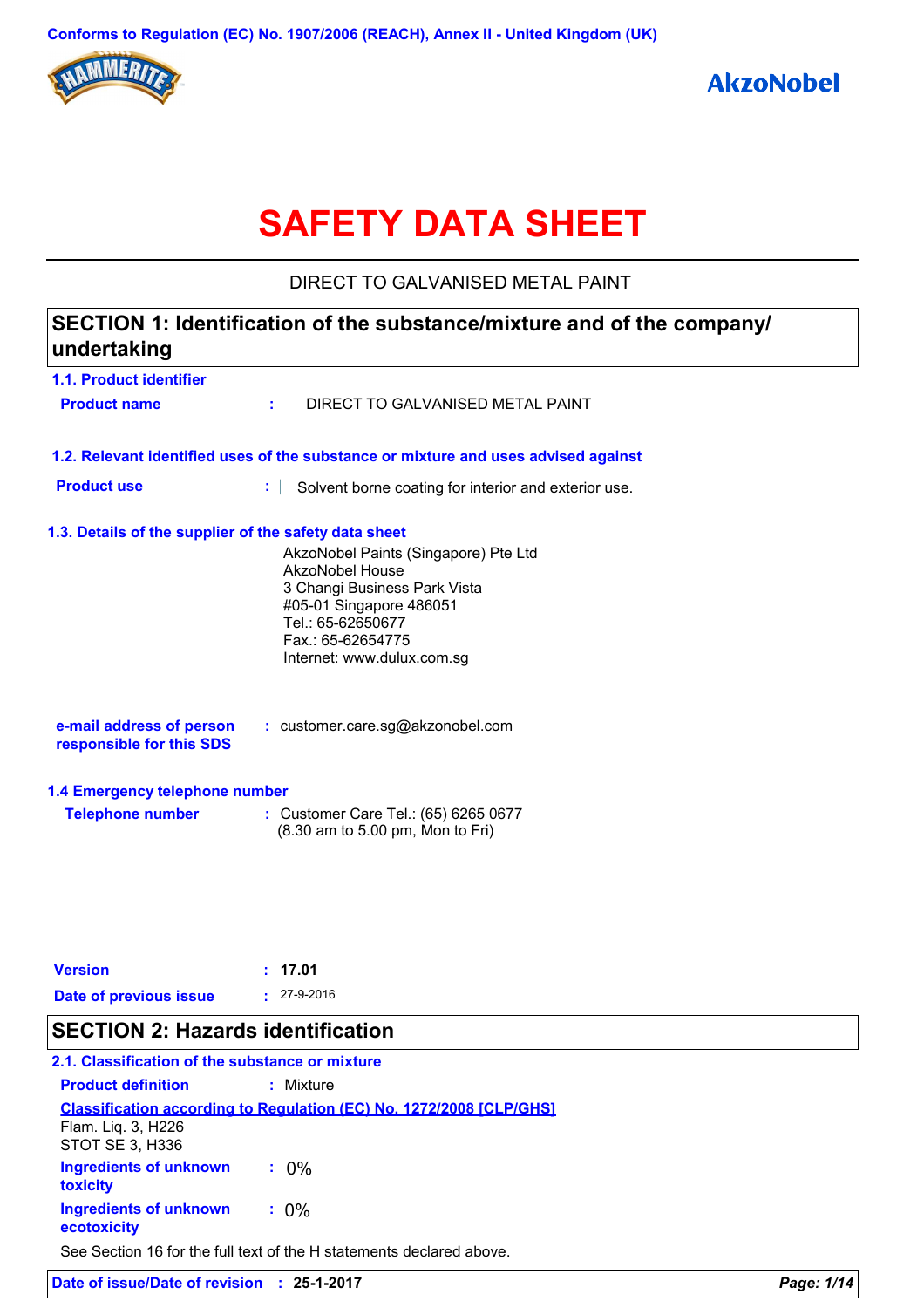### **SECTION 2: Hazards identification**

See Section 11 for more detailed information on health effects and symptoms.

#### **2.2. Label elements**

**Hazard pictograms :**



| <b>Signal word</b>                                                                                                                                              | $:$ Warning                                                                                                                                                                                                |
|-----------------------------------------------------------------------------------------------------------------------------------------------------------------|------------------------------------------------------------------------------------------------------------------------------------------------------------------------------------------------------------|
| <b>Hazard statements</b>                                                                                                                                        | : H226 - Flammable liquid and vapour.<br>H336 - May cause drowsiness or dizziness.                                                                                                                         |
| <b>Precautionary statements</b>                                                                                                                                 |                                                                                                                                                                                                            |
| <b>General</b>                                                                                                                                                  | : P102 - Keep out of reach of children.<br>P101 - If medical advice is needed, have product container or label at hand.                                                                                    |
| <b>Prevention</b>                                                                                                                                               | : P210 - Keep away from heat, hot surfaces, sparks, open flames and other ignition<br>sources. No smoking.<br>P233 - Keep container tightly closed.<br>P262 - Do not get in eyes, on skin, or on clothing. |
| <b>Response</b>                                                                                                                                                 | P304 + P340 - IF INHALED: Remove person to fresh air and keep comfortable for<br>breathing.<br>P312 - Call a POISON CENTER or doctor if you feel unwell.                                                   |
| <b>Storage</b>                                                                                                                                                  | P235 - Keep cool.                                                                                                                                                                                          |
| <b>Disposal</b>                                                                                                                                                 | : P501 - Dispose of contents and container in accordance with all local, regional,<br>national or international regulations.                                                                               |
| <b>Hazardous ingredients</b>                                                                                                                                    | : Hydrocarbons, C9-C11, n-alkanes, isoalkanes, cyclics, < 2% aromatics                                                                                                                                     |
| <b>Supplemental label</b><br>elements                                                                                                                           | : Contains phthalic anhydride and 2-butanone oxime. May produce an allergic<br>reaction. Repeated exposure may cause skin dryness or cracking.                                                             |
| <b>Annex XVII - Restrictions</b><br>on the manufacture,<br>placing on the market and<br>use of certain dangerous<br>substances, mixtures and<br><b>articles</b> | : Not applicable.                                                                                                                                                                                          |
| <b>Special packaging requirements</b>                                                                                                                           |                                                                                                                                                                                                            |
| <b>Containers to be fitted</b><br>with child-resistant<br>fastenings                                                                                            | : Not applicable.                                                                                                                                                                                          |
| <b>Tactile warning of danger</b>                                                                                                                                | : Not applicable.                                                                                                                                                                                          |

#### **2.3. Other hazards**

**Other hazards which do : not result in classification** : None known.

### **SECTION 3: Composition/information on ingredients**

|                                                                             |                              |             | <b>Classification</b>                                |             |
|-----------------------------------------------------------------------------|------------------------------|-------------|------------------------------------------------------|-------------|
| <b>Product/ingredient name</b>                                              | <b>Identifiers</b>           | $%$ (w/w)   | <b>Regulation (EC) No. 1272/2008</b><br><b>[CLP]</b> | <b>Type</b> |
| Hydrocarbons, C9-C11, n-<br>alkanes, isoalkanes, cyclics,<br>< 2% aromatics | REACH #:<br>01-2119463258-33 | l≥25 - <50∶ | Flam. Liq. 3, H226                                   | $[1]$       |
|                                                                             | EC: 919-857-5                |             | STOT SE 3, H336<br>Asp. Tox. 1, H304<br>EUH066       |             |
| Cyclohexanamine, N,N-<br>dimethyl-, compd. with $\alpha$ -                  | CAS: 164383-18-0             | l≥1 - <2    | Skin Irrit. 2, H315                                  | $[1]$       |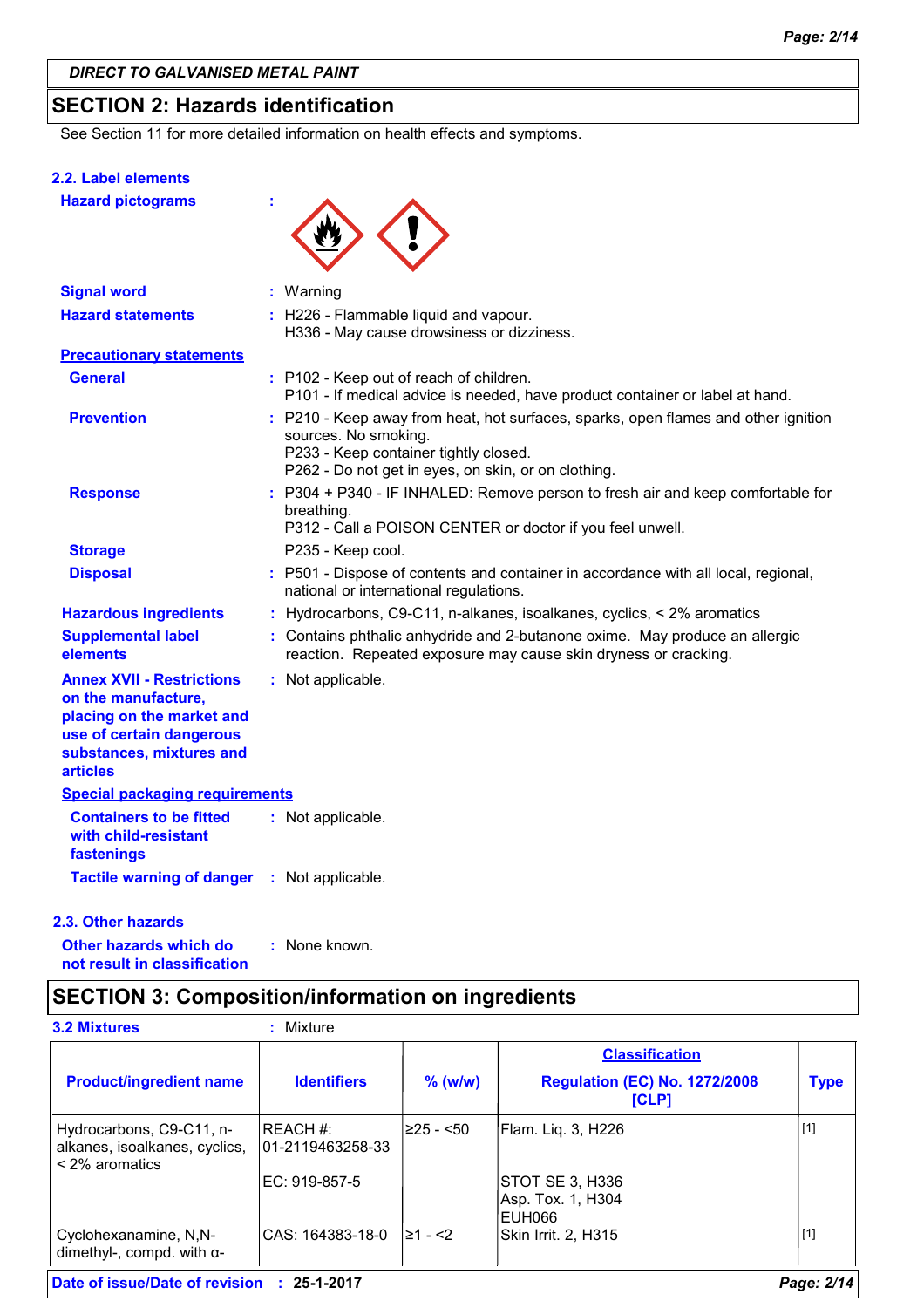### **SECTION 3: Composition/information on ingredients**

| isotridecyl-ω-hydroxypoly(oxy<br>-1,2-ethanediyl) phosphate                       |                              |             |                                                                         |         |
|-----------------------------------------------------------------------------------|------------------------------|-------------|-------------------------------------------------------------------------|---------|
|                                                                                   |                              |             | Eye Irrit. 2, H319<br>Aquatic Chronic 2, H411                           |         |
| Hydrocarbons, C10-C13, n-<br>alkanes, isoalkanes, cyclics,<br>$\leq$ 2% aromatics | REACH #:<br>01-2119457273-39 | l≥0.4 - <1  | Asp. Tox. 1, H304                                                       | $[1]$   |
|                                                                                   | EC: 918-481-9                |             | EUH066                                                                  |         |
| 2-butanone oxime                                                                  | REACH#:<br>01-2119539477-28  | l≥0.3 - <1  | Acute Tox. 4, H312                                                      | $[1]$   |
|                                                                                   | EC: 202-496-6                |             | Eye Dam. 1, H318                                                        |         |
|                                                                                   | CAS: 96-29-7                 |             | <b>Skin Sens. 1, H317</b>                                               |         |
|                                                                                   | Index:                       |             | Carc. 2, H351                                                           |         |
|                                                                                   | 616-014-00-0                 |             |                                                                         |         |
| phthalic anhydride                                                                | EC: 201-607-5                | ≥0.1 - <0.3 | Acute Tox. 4, H302                                                      | [1] [2] |
|                                                                                   | CAS: 85-44-9                 |             | Skin Irrit. 2, H315                                                     |         |
|                                                                                   | Index:<br>607-009-00-4       |             | Eye Dam. 1, H318                                                        |         |
|                                                                                   |                              |             | Resp. Sens. 1, H334                                                     |         |
|                                                                                   |                              |             | <b>Skin Sens. 1, H317</b>                                               |         |
|                                                                                   |                              |             | STOT SE 3, H335                                                         |         |
|                                                                                   |                              |             | See Section 16 for the full text of the H<br>statements declared above. |         |

There are no additional ingredients present which, within the current knowledge of the supplier and in the concentrations applicable, are classified as hazardous to health or the environment, are PBTs, vPvBs or Substances of equivalent concern, or have been assigned a workplace exposure limit and hence require reporting in this section.

Type

[1] Substance classified with a health or environmental hazard

[2] Substance with a workplace exposure limit

[3] Substance meets the criteria for PBT according to Regulation (EC) No. 1907/2006, Annex XIII

[4] Substance meets the criteria for vPvB according to Regulation (EC) No. 1907/2006, Annex XIII

[5] Substance of equivalent concern

Occupational exposure limits, if available, are listed in Section 8.

### **SECTION 4: First aid measures**

| 4.1. Description of first aid measures |                                                                                                                                                                                                                                                                                                                         |
|----------------------------------------|-------------------------------------------------------------------------------------------------------------------------------------------------------------------------------------------------------------------------------------------------------------------------------------------------------------------------|
| <b>General</b>                         | : In all cases of doubt, or when symptoms persist, seek medical attention. Never give<br>anything by mouth to an unconscious person. If unconscious, place in recovery<br>position and seek medical advice.                                                                                                             |
| <b>Eye contact</b>                     | : Remove contact lenses, irrigate copiously with clean, fresh water, holding the<br>eyelids apart for at least 10 minutes and seek immediate medical advice.                                                                                                                                                            |
| <b>Inhalation</b>                      | : Remove to fresh air. Keep person warm and at rest. If not breathing, if breathing is<br>irregular or if respiratory arrest occurs, provide artificial respiration or oxygen by<br>trained personnel.                                                                                                                  |
| <b>Skin contact</b>                    | : Remove contaminated clothing and shoes. Wash skin thoroughly with soap and<br>water or use recognised skin cleanser. Do NOT use solvents or thinners.                                                                                                                                                                 |
| <b>Ingestion</b>                       | : If swallowed, seek medical advice immediately and show the container or label.<br>Keep person warm and at rest. Do NOT induce vomiting.                                                                                                                                                                               |
| <b>Protection of first-aiders</b>      | : No action shall be taken involving any personal risk or without suitable training. If it<br>is suspected that fumes are still present, the rescuer should wear an appropriate<br>mask or self-contained breathing apparatus. It may be dangerous to the person<br>providing aid to give mouth-to-mouth resuscitation. |

#### **4.2. Most important symptoms and effects, both acute and delayed**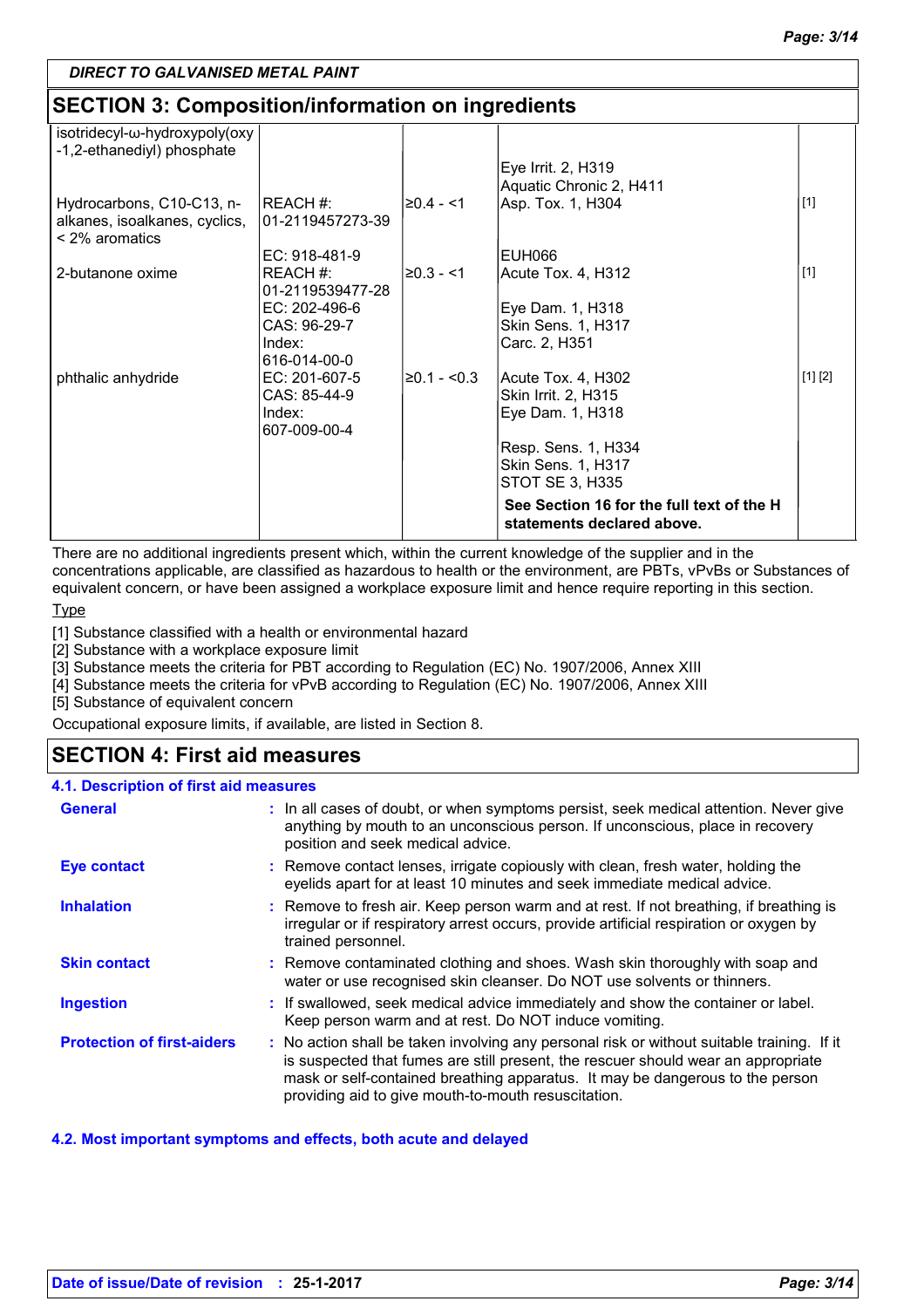### **SECTION 4: First aid measures**

There are no data available on the mixture itself. The mixture has been assessed following the conventional method of the CLP Regulation (EC) No 1272/2008 and is classified for toxicological properties accordingly. See Sections 2 and 3 for details.

Exposure to component solvent vapour concentrations in excess of the stated occupational exposure limit may result in adverse health effects such as mucous membrane and respiratory system irritation and adverse effects on the kidneys, liver and central nervous system. Symptoms and signs include headache, dizziness, fatigue, muscular weakness, drowsiness and, in extreme cases, loss of consciousness.

Solvents may cause some of the above effects by absorption through the skin. Repeated or prolonged contact with the mixture may cause removal of natural fat from the skin, resulting in non-allergic contact dermatitis and absorption through the skin.

If splashed in the eyes, the liquid may cause irritation and reversible damage.

Ingestion may cause nausea, diarrhea and vomiting.

This takes into account, where known, delayed and immediate effects and also chronic effects of components from short-term and long-term exposure by oral, inhalation and dermal routes of exposure and eye contact.

Contains 2-butanone oxime, phthalic anhydride. May produce an allergic reaction.

#### **4.3. Indication of any immediate medical attention and special treatment needed**

| <b>Notes to physician</b>  | : In case of inhalation of decomposition products in a fire, symptoms may be delayed.<br>The exposed person may need to be kept under medical surveillance for 48 hours. |
|----------------------------|--------------------------------------------------------------------------------------------------------------------------------------------------------------------------|
| <b>Specific treatments</b> | : No specific treatment.                                                                                                                                                 |

See toxicological information (Section 11)

#### **SECTION 5: Firefighting measures**

| 5.1. Extinguishing media                                 |                                                                                                                              |
|----------------------------------------------------------|------------------------------------------------------------------------------------------------------------------------------|
| <b>Suitable extinguishing</b><br>media                   | : Recommended: alcohol-resistant foam, $CO2$ , powders, water spray.                                                         |
| <b>Unsuitable extinguishing</b><br>media                 | : Do not use water jet.                                                                                                      |
|                                                          | 5.2. Special hazards arising from the substance or mixture                                                                   |
| <b>Hazards from the</b><br>substance or mixture          | : Fire will produce dense black smoke. Exposure to decomposition products may<br>cause a health hazard.                      |
| <b>Hazardous thermal</b><br>decomposition products       | : Decomposition products may include the following materials: carbon monoxide,<br>carbon dioxide, smoke, oxides of nitrogen. |
| 5.3. Advice for firefighters                             |                                                                                                                              |
| <b>Special protective actions</b><br>for fire-fighters   | : Cool closed containers exposed to fire with water. Do not release runoff from fire to<br>drains or watercourses.           |
| <b>Special protective</b><br>equipment for fire-fighters | : Appropriate breathing apparatus may be required.                                                                           |

### **SECTION 6: Accidental release measures**

| 6.1. Personal precautions, protective equipment and emergency procedures |    |                                                                                                                                                                                                                 |  |
|--------------------------------------------------------------------------|----|-----------------------------------------------------------------------------------------------------------------------------------------------------------------------------------------------------------------|--|
| For non-emergency<br>personnel                                           |    | : Exclude sources of ignition and ventilate the area. Avoid breathing vapour or mist.<br>Refer to protective measures listed in sections 7 and 8.                                                               |  |
| For emergency responders                                                 | п. | If specialised clothing is required to deal with the spillage, take note of any<br>information in Section 8 on suitable and unsuitable materials. See also the<br>information in "For non-emergency personnel". |  |
| <b>6.2. Environmental</b><br><b>precautions</b>                          |    | : Do not allow to enter drains or watercourses. If the product contaminates lakes,<br>rivers, or sewers, inform the appropriate authorities in accordance with local<br>regulations.                            |  |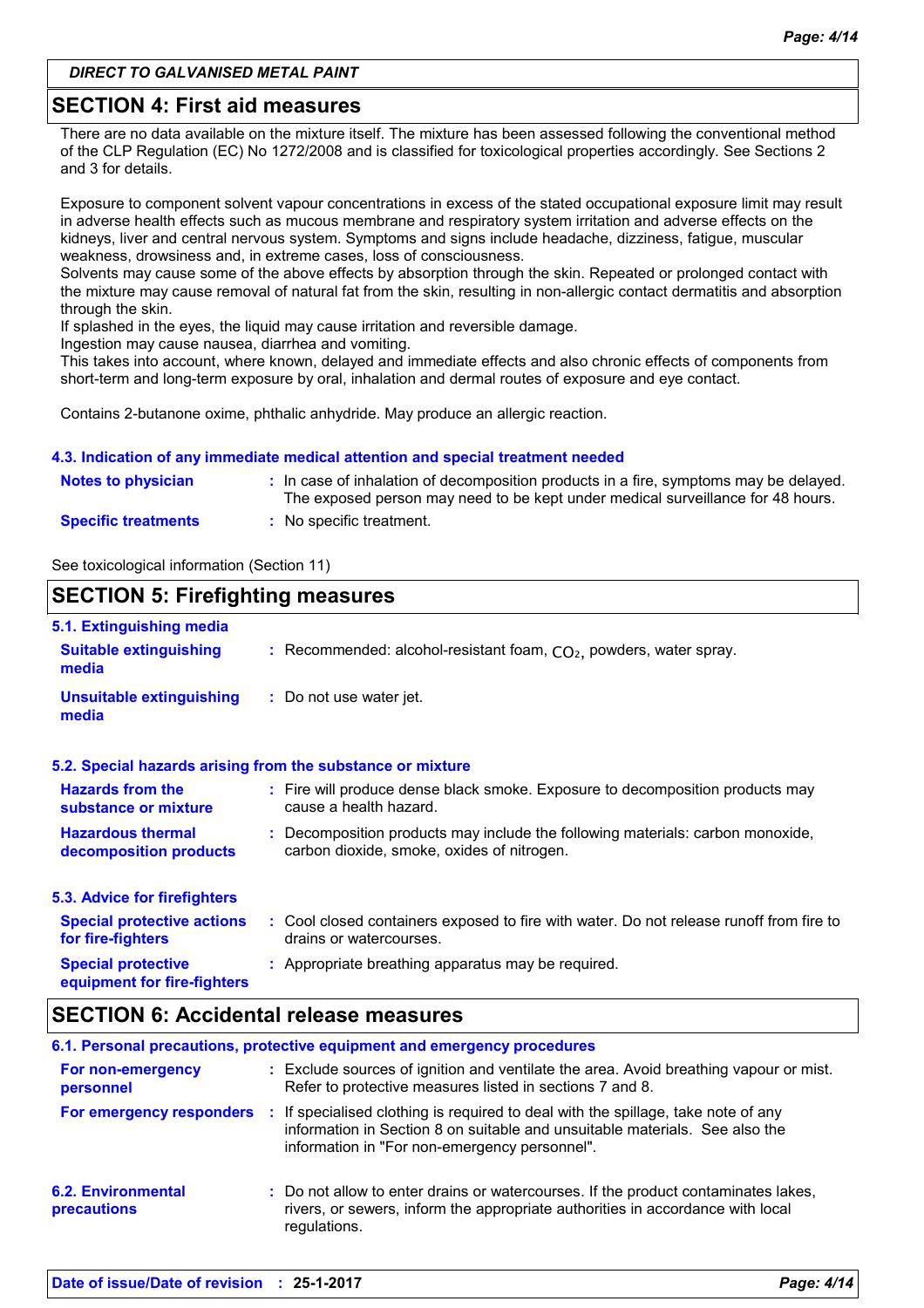### **SECTION 6: Accidental release measures**

| 6.3. Methods and material<br>for containment and<br>cleaning up | : Contain and collect spillage with non-combustible, absorbent material e.g. sand,<br>earth, vermiculite or diatomaceous earth and place in container for disposal<br>according to local regulations (see Section 13). Preferably clean with a detergent.<br>Avoid using solvents. |
|-----------------------------------------------------------------|------------------------------------------------------------------------------------------------------------------------------------------------------------------------------------------------------------------------------------------------------------------------------------|
| 6.4. Reference to other<br><b>sections</b>                      | : See Section 1 for emergency contact information.<br>See Section 8 for information on appropriate personal protective equipment.<br>See Section 13 for additional waste treatment information.                                                                                    |

### **SECTION 7: Handling and storage**

The information in this section contains generic advice and guidance. The list of Identified Uses in Section 1 should be consulted for any available use-specific information provided in the Exposure Scenario(s).

| <b>7.1 Precautions for safe</b><br>handling | : Prevent the creation of flammable or explosive concentrations of vapours in air and<br>avoid vapour concentrations higher than the occupational exposure limits.<br>In addition, the product should only be used in areas from which all naked lights and<br>other sources of ignition have been excluded. Electrical equipment should be<br>protected to the appropriate standard.<br>Mixture may charge electrostatically: always use earthing leads when transferring<br>from one container to another.<br>Operators should wear antistatic footwear and clothing and floors should be of the<br>conducting type.<br>Keep away from heat, sparks and flame. No sparking tools should be used.<br>Avoid contact with skin and eyes. Avoid the inhalation of dust, particulates, spray or<br>mist arising from the application of this mixture. Avoid inhalation of dust from |  |  |  |
|---------------------------------------------|----------------------------------------------------------------------------------------------------------------------------------------------------------------------------------------------------------------------------------------------------------------------------------------------------------------------------------------------------------------------------------------------------------------------------------------------------------------------------------------------------------------------------------------------------------------------------------------------------------------------------------------------------------------------------------------------------------------------------------------------------------------------------------------------------------------------------------------------------------------------------------|--|--|--|
|                                             | sanding.<br>Eating, drinking and smoking should be prohibited in areas where this material is<br>handled, stored and processed.<br>Put on appropriate personal protective equipment (see Section 8).<br>Never use pressure to empty. Container is not a pressure vessel.<br>Always keep in containers made from the same material as the original one.<br>Comply with the health and safety at work laws.<br>Do not allow to enter drains or watercourses.<br>Information on fire and explosion protection<br>Vapours are heavier than air and may spread along floors. Vapours may form<br>explosive mixtures with air.                                                                                                                                                                                                                                                         |  |  |  |

#### **7.2 Conditions for safe storage, including any incompatibilities**

Store in accordance with local regulations.

#### **Notes on joint storage**

Keep away from: oxidising agents, strong alkalis, strong acids.

#### **Additional information on storage conditions**

Observe label precautions. Store in a dry, cool and well-ventilated area. Keep away from heat and direct sunlight. Keep away from sources of ignition. No smoking. Prevent unauthorised access. Containers that have been opened must be carefully resealed and kept upright to prevent leakage.

#### **Seveso Directive - Reporting thresholds (in tonnes)**

#### **Danger criteria**

| <b>Category</b>                                             | Notification and MAPP Safety report threshold<br>threshold |       |
|-------------------------------------------------------------|------------------------------------------------------------|-------|
| P5c: Flammable liquids 2 and 3 not falling under P5a or P5b | 5000                                                       | 50000 |
| $ C6:$ Flammable $(R10)$                                    | 5000                                                       | 50000 |

#### **7.3 Specific end use(s)**

**Recommendations : Industrial sector specific : solutions**

: Not available.

: Not available.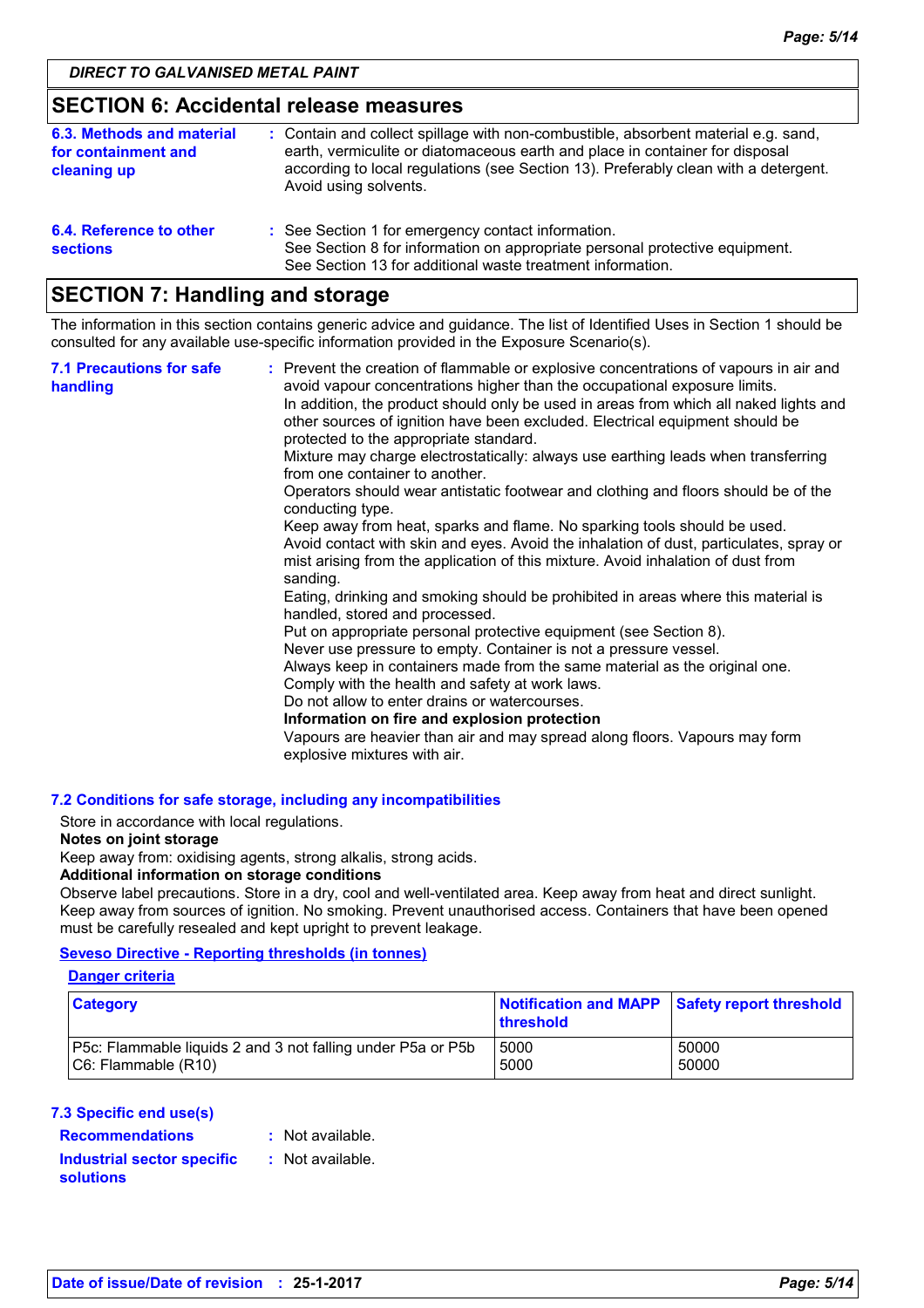### **SECTION 8: Exposure controls/personal protection**

The information in this section contains generic advice and guidance. Information is provided based on typical anticipated uses of the product. Additional measures might be required for bulk handling or other uses that could significantly increase worker exposure or environmental releases.

#### **8.1 Control parameters**

#### **Occupational exposure limits**

| <b>Product/ingredient name</b>                    |    | <b>Exposure limit values</b>                                                                                                                                                                                                                                                                                                                                                                                                                                                                                                                                                                                                                                                                                                                                                                                                                                                                                                                                                                                                                                          |  |
|---------------------------------------------------|----|-----------------------------------------------------------------------------------------------------------------------------------------------------------------------------------------------------------------------------------------------------------------------------------------------------------------------------------------------------------------------------------------------------------------------------------------------------------------------------------------------------------------------------------------------------------------------------------------------------------------------------------------------------------------------------------------------------------------------------------------------------------------------------------------------------------------------------------------------------------------------------------------------------------------------------------------------------------------------------------------------------------------------------------------------------------------------|--|
| phthalic anhydride                                |    | EH40/2005 WELs (United Kingdom (UK), 12/2011). Inhalation<br>sensitiser.<br>STEL: 12 mg/m <sup>3</sup> 15 minutes.                                                                                                                                                                                                                                                                                                                                                                                                                                                                                                                                                                                                                                                                                                                                                                                                                                                                                                                                                    |  |
| <b>Recommended monitoring</b><br>procedures       |    | TWA: 4 mg/m <sup>3</sup> 8 hours.<br>If this product contains ingredients with exposure limits, personal, workplace<br>atmosphere or biological monitoring may be required to determine the<br>effectiveness of the ventilation or other control measures and/or the necessity to<br>use respiratory protective equipment. Reference should be made to monitoring<br>standards, such as the following: European Standard EN 689 (Workplace<br>atmospheres - Guidance for the assessment of exposure by inhalation to<br>chemical agents for comparison with limit values and measurement strategy)<br>European Standard EN 14042 (Workplace atmospheres - Guide for the<br>application and use of procedures for the assessment of exposure to chemical<br>and biological agents) European Standard EN 482 (Workplace atmospheres -<br>General requirements for the performance of procedures for the measurement of<br>chemical agents) Reference to national guidance documents for methods for the<br>determination of hazardous substances will also be required. |  |
| <b>DNELS/DMELS</b>                                |    |                                                                                                                                                                                                                                                                                                                                                                                                                                                                                                                                                                                                                                                                                                                                                                                                                                                                                                                                                                                                                                                                       |  |
| No DNELs/DMELs available.                         |    |                                                                                                                                                                                                                                                                                                                                                                                                                                                                                                                                                                                                                                                                                                                                                                                                                                                                                                                                                                                                                                                                       |  |
| <b>PNECs</b><br>No PNECs available                |    |                                                                                                                                                                                                                                                                                                                                                                                                                                                                                                                                                                                                                                                                                                                                                                                                                                                                                                                                                                                                                                                                       |  |
| <b>8.2 Exposure controls</b>                      |    |                                                                                                                                                                                                                                                                                                                                                                                                                                                                                                                                                                                                                                                                                                                                                                                                                                                                                                                                                                                                                                                                       |  |
| <b>Appropriate engineering</b><br><b>controls</b> |    | : Provide adequate ventilation. Where reasonably practicable, this should be<br>achieved by the use of local exhaust ventilation and good general extraction. If<br>these are not sufficient to maintain concentrations of particulates and solvent                                                                                                                                                                                                                                                                                                                                                                                                                                                                                                                                                                                                                                                                                                                                                                                                                   |  |
|                                                   |    | vapours below the OEL, suitable respiratory protection must be worn.                                                                                                                                                                                                                                                                                                                                                                                                                                                                                                                                                                                                                                                                                                                                                                                                                                                                                                                                                                                                  |  |
| <b>Individual protection measures</b>             |    |                                                                                                                                                                                                                                                                                                                                                                                                                                                                                                                                                                                                                                                                                                                                                                                                                                                                                                                                                                                                                                                                       |  |
| <b>Hygiene measures</b>                           | ÷. | Wash hands, forearms and face thoroughly after handling chemical products,<br>before eating, smoking and using the lavatory and at the end of the working<br>period. Appropriate techniques should be used to remove potentially<br>contaminated clothing. Wash contaminated clothing before reusing. Ensure that<br>eyewash stations and safety showers are close to the workstation location.                                                                                                                                                                                                                                                                                                                                                                                                                                                                                                                                                                                                                                                                       |  |
| <b>Eye/face protection</b>                        |    | : Use safety eyewear designed to protect against splash of liquids.                                                                                                                                                                                                                                                                                                                                                                                                                                                                                                                                                                                                                                                                                                                                                                                                                                                                                                                                                                                                   |  |
| <b>Skin protection</b>                            |    |                                                                                                                                                                                                                                                                                                                                                                                                                                                                                                                                                                                                                                                                                                                                                                                                                                                                                                                                                                                                                                                                       |  |
| <b>Hand protection</b>                            |    |                                                                                                                                                                                                                                                                                                                                                                                                                                                                                                                                                                                                                                                                                                                                                                                                                                                                                                                                                                                                                                                                       |  |
| combination of chemicals.                         |    | There is no one glove material or combination of materials that will give unlimited resistance to any individual or                                                                                                                                                                                                                                                                                                                                                                                                                                                                                                                                                                                                                                                                                                                                                                                                                                                                                                                                                   |  |
| replacement must be followed.                     |    | The breakthrough time must be greater than the end use time of the product.<br>The instructions and information provided by the glove manufacturer on use, storage, maintenance and                                                                                                                                                                                                                                                                                                                                                                                                                                                                                                                                                                                                                                                                                                                                                                                                                                                                                   |  |
| maintenance.                                      |    | Gloves should be replaced regularly and if there is any sign of damage to the glove material.<br>Always ensure that gloves are free from defects and that they are stored and used correctly.<br>The performance or effectiveness of the glove may be reduced by physical/chemical damage and poor                                                                                                                                                                                                                                                                                                                                                                                                                                                                                                                                                                                                                                                                                                                                                                    |  |
| occurred.                                         |    | Barrier creams may help to protect the exposed areas of the skin but should not be applied once exposure has                                                                                                                                                                                                                                                                                                                                                                                                                                                                                                                                                                                                                                                                                                                                                                                                                                                                                                                                                          |  |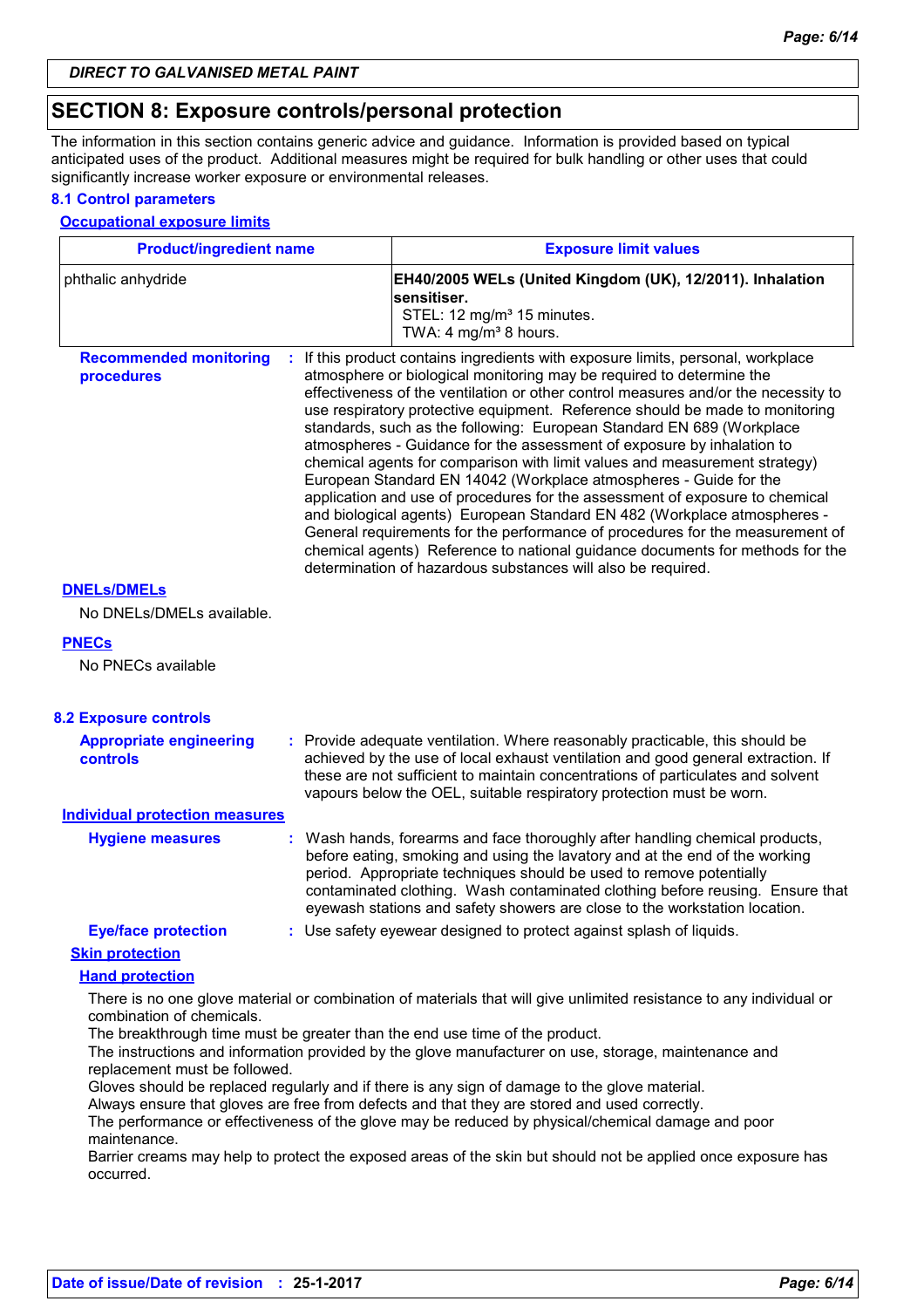| <b>SECTION 8: Exposure controls/personal protection</b> |                                                                                                                                                                                                                                                                                                                                                                                                                                                                  |  |  |
|---------------------------------------------------------|------------------------------------------------------------------------------------------------------------------------------------------------------------------------------------------------------------------------------------------------------------------------------------------------------------------------------------------------------------------------------------------------------------------------------------------------------------------|--|--|
| <b>Gloves</b>                                           | : For prolonged or repeated contact use protective gloves. Barrier creams may help<br>to protect the exposed areas of skin, they should however not be applied once<br>exposure has occurred. Skin should be washed after contact.                                                                                                                                                                                                                               |  |  |
|                                                         | Use chemical resistant gloves classified under Standard EN 374: Protective<br>gloves against chemicals and micro-organisms. Recommended gloves: Viton® or<br><b>Nitrile</b><br>Breakthrough Time: 480 min                                                                                                                                                                                                                                                        |  |  |
|                                                         | When prolonged or frequently repeated contact may occur, a glove with a<br>protection class of 6 (breakthrough time greater than 480 minutes according to<br>EN 374) is recommended. When only brief contact is expected, a glove with a<br>protection class of 2 or higher (breakthrough time greater than 30 minutes<br>according to EN 374) is recommended.                                                                                                   |  |  |
|                                                         | NOTICE: The selection of a specific glove for a particular application and duration<br>of use in a workplace should also take into account all relevant workplace factors<br>such as, but not limited to: Other chemicals which may be handled, physical<br>requirements (cut/puncture protection, dexterity, thermal protection), potential<br>body reactions to glove materials, as well as the instructions/specifications<br>provided by the glove supplier. |  |  |
|                                                         | The user must check that the final choice of type of glove selected for handling<br>this product is the most appropriate and takes into account the particular<br>conditions of use, as included in the user's risk assessment.                                                                                                                                                                                                                                  |  |  |

| <b>Body protection</b>        | : Personnel should wear antistatic clothing made of natural fibres or of high-<br>temperature-resistant synthetic fibres.                                                                                                                                                                                                                                                                                                                                                                                                                                                                                                                                                               |
|-------------------------------|-----------------------------------------------------------------------------------------------------------------------------------------------------------------------------------------------------------------------------------------------------------------------------------------------------------------------------------------------------------------------------------------------------------------------------------------------------------------------------------------------------------------------------------------------------------------------------------------------------------------------------------------------------------------------------------------|
| <b>Other skin protection</b>  | : Appropriate footwear and any additional skin protection measures should be<br>selected based on the task being performed and the risks involved and should be<br>approved by a specialist before handling this product.                                                                                                                                                                                                                                                                                                                                                                                                                                                               |
| <b>Respiratory protection</b> | : If workers are exposed to concentrations above the exposure limit, they must use<br>appropriate, certified respirators.                                                                                                                                                                                                                                                                                                                                                                                                                                                                                                                                                               |
|                               | <b>OLD LEAD-BASED PAINTS:</b>                                                                                                                                                                                                                                                                                                                                                                                                                                                                                                                                                                                                                                                           |
|                               | When surfaces are to be prepared for painting, account should be taken of the<br>age of the property and the possibility that lead-pigmented paint might be present.<br>There is a possibility that ingestion or inhalation of scrapings or dust arising from<br>the preparation work could cause health effects. As a working rule you should<br>assume that this will be the case if the age of the property is pre 1960.                                                                                                                                                                                                                                                             |
|                               | Where possible wet sanding or chemical stripping methods should be used with<br>surfaces of this type to avoid the creation of dust. When dry sanding cannot be<br>avoided, and effective local exhaust ventilation is not available, it is recommended<br>that a dust respirator is worn, that is approved for use with lead dusts, and its type<br>selected on the basis of the COSHH assessment, taking into account the<br>Workplace Exposure Limit for lead in air. Furthermore, steps should be taken to<br>ensure containment of the dusts created, and that all practicable measures are<br>taken to clean up thoroughly all deposits of dusts in and around the affected area. |
|                               | Respiratory protection in case of dust or spray mist formation. (particle filter<br>EN143 type P2) Respiratory protection in case of vapour formation. (half mask<br>with combination filter A2-P2 til concentrations of 0,5 Vol%.)                                                                                                                                                                                                                                                                                                                                                                                                                                                     |
|                               | The current Control of Lead at Work Regulations approved code of practice<br>should be consulted for advice on protective clothing and personal hygiene                                                                                                                                                                                                                                                                                                                                                                                                                                                                                                                                 |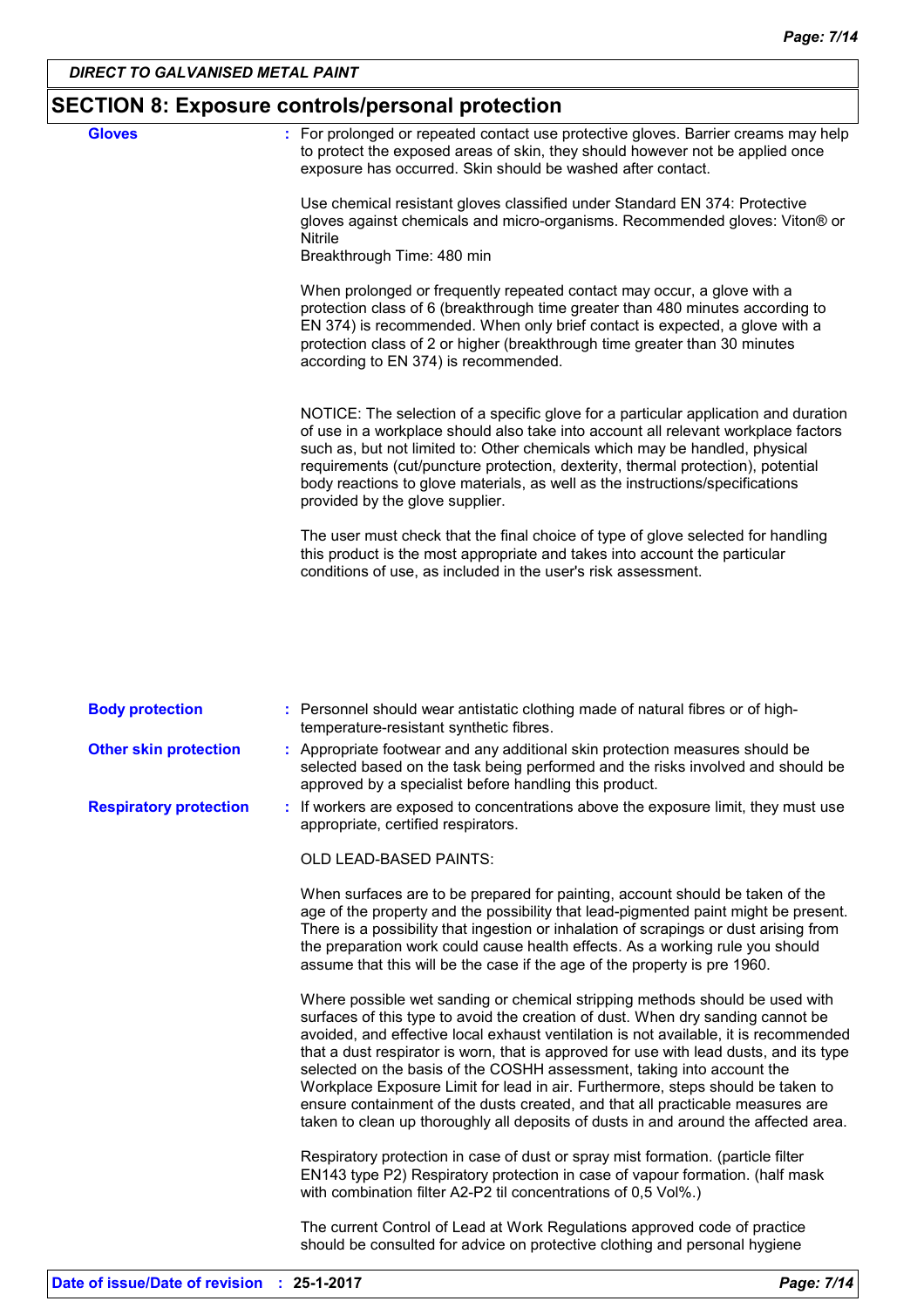### **SECTION 8: Exposure controls/personal protection**

precautions. Care should also be taken to exclude visitors, members of the household and especially children from the affected area, during the actual work and the subsequent clean up operations. All scrapings, dust, etc. should be disposed of by the professional painting contractor as Hazardous Waste. Extra precautions will also need to be taken when burning off old lead-based paints because fumes containing lead will be produced. It is recommended that a respirator, approved for use with particulate fumes of lead is selected on the basis of the COSHH assessment, taking into account the Workplace Exposure Limit for lead in air. Similar precautions to those given above about sanding should be taken with reference to protective clothing, disposal of scrapings and dusts, and exclusion of other personnel and especially children from the building during actual work and the subsequent clean up operations. Avoid the inhalation of dust. Wear suitable face mask if dry sanding. Special precautions should be taken during surface preparation of pre-1960s paint surfaces over wood and metal as they may contain harmful lead. **Environmental exposure :** Do not allow to enter drains or watercourses. **controls**

### **SECTION 9: Physical and chemical properties**

### **9.1. Information on basic physical and chemical properties**

**Appearance**

| __________________                                     |    |                                                            |
|--------------------------------------------------------|----|------------------------------------------------------------|
| <b>Physical state</b>                                  |    | : Liquid.                                                  |
| <b>Colour</b>                                          |    | Not available.                                             |
| <b>Odour</b>                                           |    | Not available.                                             |
| <b>Odour threshold</b>                                 |    | Not available.                                             |
| pH                                                     |    | Not available.                                             |
| <b>Melting point/freezing point</b>                    |    | Not available.                                             |
| Initial boiling point and boiling<br>range             | ÷. | $149^{\circ}$ C                                            |
| <b>Flash point</b>                                     |    | Closed cup: 40°C                                           |
| <b>Evaporation rate</b>                                |    | Not available.                                             |
| <b>Upper/lower flammability or</b><br>explosive limits |    | $:$ Not available.                                         |
| <b>Vapour pressure</b>                                 |    | Not available.                                             |
| <b>Vapour density</b>                                  |    | Not available.                                             |
| <b>Relative density</b>                                |    | 1.182                                                      |
| <b>Solubility(ies)</b>                                 |    | Insoluble in the following materials: cold water.          |
| <b>Solubility in water</b>                             |    | Not available.                                             |
| <b>Partition coefficient: n-octanol/</b><br>water      |    | : Not available.                                           |
| <b>Auto-ignition temperature</b>                       | ÷. | Not available.                                             |
| <b>Decomposition temperature</b>                       | t  | Not available.                                             |
| <b>Viscosity</b>                                       | Ì  | Kinematic (room temperature): $5.93 \text{ cm}^2/\text{s}$ |
| <b>Explosive properties</b>                            | ÷  | Not available.                                             |
| <b>Oxidising properties</b>                            |    | Not available.                                             |
| 9.2. Other information                                 |    |                                                            |
| No additional information.                             |    |                                                            |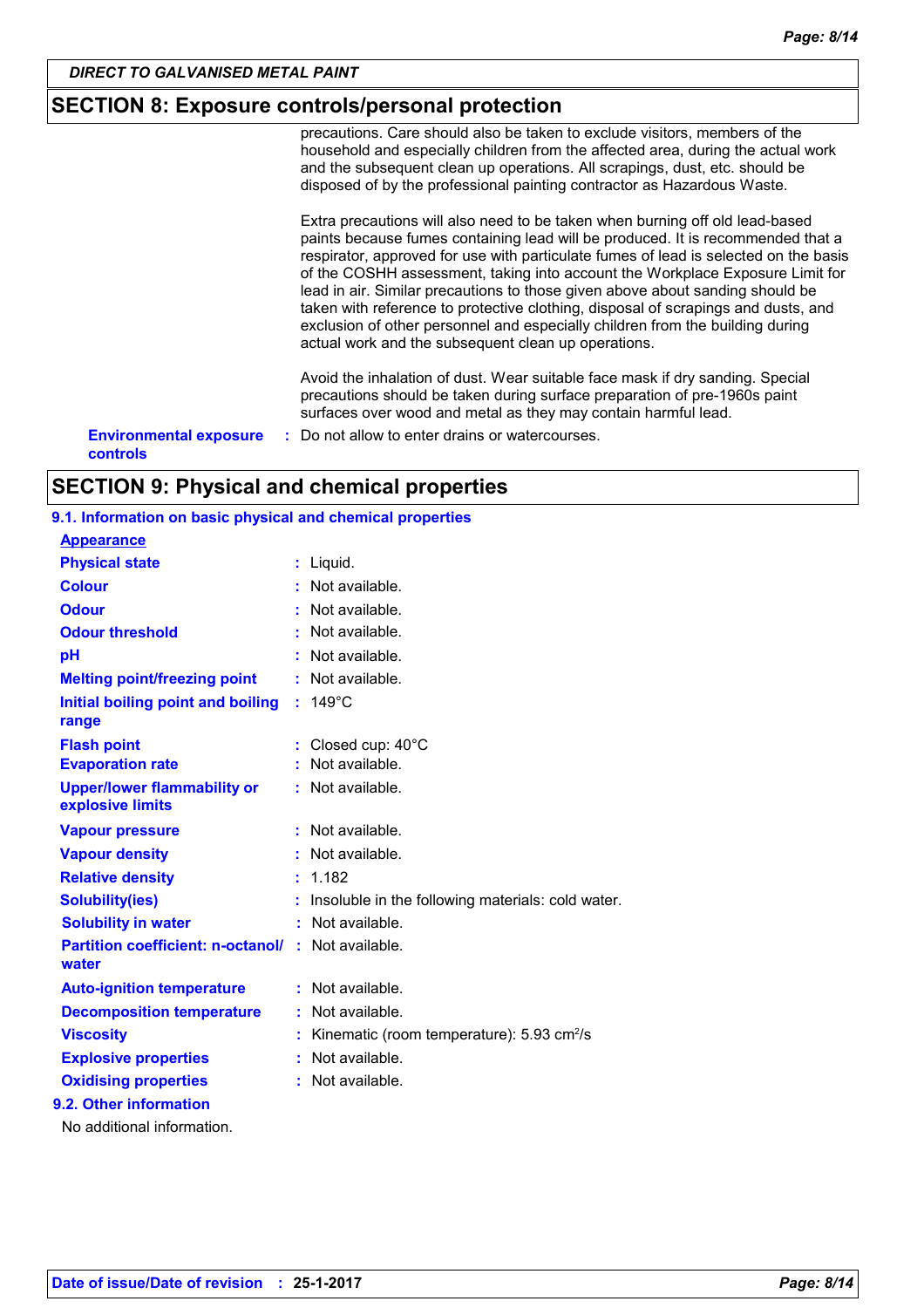### **SECTION 10: Stability and reactivity**

| <b>10.6. Hazardous</b><br>decomposition products | : Under normal conditions of storage and use, hazardous decomposition products<br>should not be produced.                           |
|--------------------------------------------------|-------------------------------------------------------------------------------------------------------------------------------------|
| 10.5. Incompatible materials                     | : Keep away from the following materials to prevent strong exothermic reactions:<br>oxidising agents, strong alkalis, strong acids. |
| <b>10.4. Conditions to avoid</b>                 | : When exposed to high temperatures may produce hazardous decomposition<br>products.                                                |
| 10.3. Possibility of<br>hazardous reactions      | : Under normal conditions of storage and use, hazardous reactions will not occur.                                                   |
| <b>10.2. Chemical stability</b>                  | : Stable under recommended storage and handling conditions (see Section 7).                                                         |
| 10.1. Reactivity                                 | : No specific test data related to reactivity available for this product or its ingredients.                                        |

### **SECTION 11: Toxicological information**

#### **11.1. Information on toxicological effects**

There are no data available on the mixture itself. The mixture has been assessed following the conventional method of the CLP Regulation (EC) No 1272/2008 and is classified for toxicological properties accordingly. See Sections 2 and 3 for details.

Exposure to component solvent vapour concentrations in excess of the stated occupational exposure limit may result in adverse health effects such as mucous membrane and respiratory system irritation and adverse effects on the kidneys, liver and central nervous system. Symptoms and signs include headache, dizziness, fatigue, muscular weakness, drowsiness and, in extreme cases, loss of consciousness.

Solvents may cause some of the above effects by absorption through the skin. Repeated or prolonged contact with the mixture may cause removal of natural fat from the skin, resulting in non-allergic contact dermatitis and absorption through the skin.

If splashed in the eyes, the liquid may cause irritation and reversible damage.

Ingestion may cause nausea, diarrhea and vomiting.

This takes into account, where known, delayed and immediate effects and also chronic effects of components from short-term and long-term exposure by oral, inhalation and dermal routes of exposure and eye contact.

Contains 2-butanone oxime, phthalic anhydride. May produce an allergic reaction.

#### **Acute toxicity**

| <b>Product/ingredient name</b> | <b>Result</b>                       | <b>Species</b> | <b>Dose</b>                  | <b>Exposure</b> |
|--------------------------------|-------------------------------------|----------------|------------------------------|-----------------|
| phthalic anhydride             | LC50 Inhalation Dusts and<br>mists  | l Rat          | $\geq$ 210 mg/m <sup>3</sup> | 1 hours         |
|                                | LC50 Inhalation Dusts and<br>Imists | l Rat          | $>210$ mg/m <sup>3</sup>     | 1 hours         |
|                                | LD50 Dermal                         | Rabbit         | >10000 mg/kg                 | -               |
|                                | LD50 Oral                           | Rat            | 1530 mg/kg                   | -               |

**Conclusion/Summary :** Not available.

#### **Acute toxicity estimates**

Not available.

#### **Irritation/Corrosion**

| <b>Product/ingredient name</b>           | <b>Result</b>                                      | <b>Species</b>   | <b>Score</b>                  | <b>Exposure</b> | <b>Observation</b> |
|------------------------------------------|----------------------------------------------------|------------------|-------------------------------|-----------------|--------------------|
| l 2-butanone oxime<br>phthalic anhydride | Eyes - Severe irritant<br>Eyes - Moderate irritant | Rabbit<br>Rabbit | $\overline{\phantom{0}}$<br>- |                 |                    |
| <b>Conclusion/Summary</b>                | : Not available.                                   |                  |                               |                 |                    |
| <b>Sensitisation</b>                     |                                                    |                  |                               |                 |                    |
| <b>Conclusion/Summary</b>                | $:$ Not available.                                 |                  |                               |                 |                    |
| <b>Mutagenicity</b>                      |                                                    |                  |                               |                 |                    |
| <b>Conclusion/Summary</b>                | : Not available.                                   |                  |                               |                 |                    |
| ate of issue/Date of revision            | 25-1-2017                                          |                  |                               |                 | Page: 9/14         |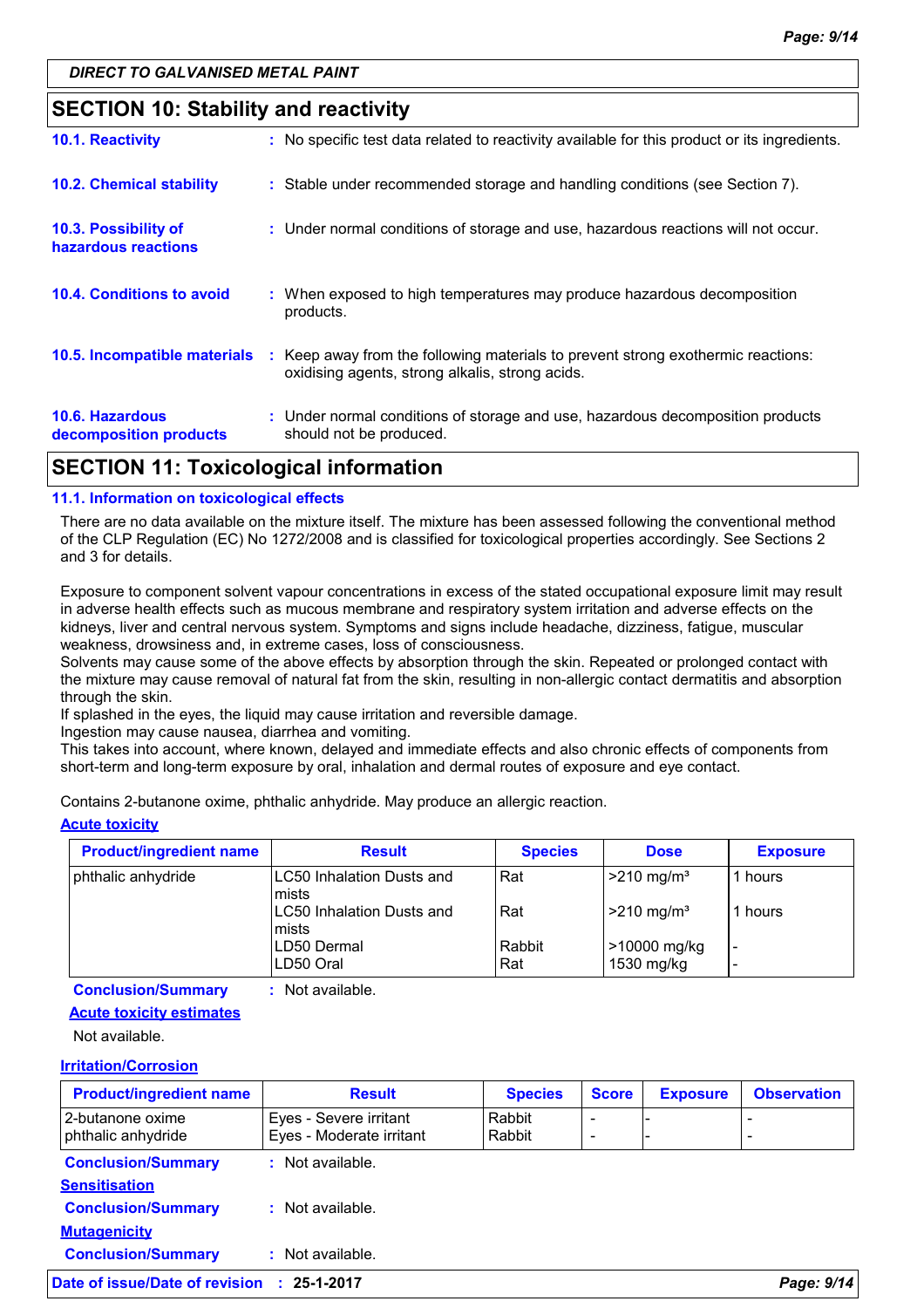### **SECTION 11: Toxicological information**

| <b>Carcinogenicity</b>                                  |                  |
|---------------------------------------------------------|------------------|
| <b>Conclusion/Summary</b>                               | : Not available. |
| <u>Reproductive toxicity</u>                            |                  |
| <b>Conclusion/Summary</b>                               | : Not available. |
| <u>Teratogenicity</u>                                   |                  |
| <b>Conclusion/Summary</b>                               | : Not available. |
| <b>Specific target organ toxicity (single exposure)</b> |                  |

| <b>Product/ingredient name</b>                                                                | <b>Category</b>          | <b>Route of</b><br>exposure        | <b>Target organs</b>                                         |
|-----------------------------------------------------------------------------------------------|--------------------------|------------------------------------|--------------------------------------------------------------|
| Hydrocarbons, C9-C11, n-alkanes, isoalkanes, cyclics, <<br>2% aromatics<br>phthalic anhydride | Category 3<br>Category 3 | Not applicable.<br>Not applicable. | Narcotic effects<br>Respiratory tract<br><b>l</b> irritation |

#### **Specific target organ toxicity (repeated exposure)**

Not available.

#### **Aspiration hazard**

| <b>Product/ingredient name</b>                                                 | <b>Result</b>                         |
|--------------------------------------------------------------------------------|---------------------------------------|
| Hydrocarbons, C9-C11, n-alkanes, isoalkanes, cyclics, < 2%<br><b>aromatics</b> | <b>ASPIRATION HAZARD - Category 1</b> |
| Hydrocarbons, C10-C13, n-alkanes, isoalkanes, cyclics, < 2%<br>I aromatics     | <b>ASPIRATION HAZARD - Category 1</b> |

#### **Other information :**

: Not available.

### **SECTION 12: Ecological information**

#### **12.1. Toxicity**

There are no data available on the mixture itself. Do not allow to enter drains or watercourses.

The mixture has been assessed following the summation method of the CLP Regulation (EC) No 1272/2008 and is not classified as hazardous to the environment, but contains substance(s) hazardous to the environment. See section 3 for details.

**Conclusion/Summary :** Not available.

#### **12.2. Persistence and degradability**

| <b>Conclusion/Summary : Not available.</b>              |  |                                                       |  |  |  |
|---------------------------------------------------------|--|-------------------------------------------------------|--|--|--|
| <b>12.3. Bioaccumulative potential</b>                  |  |                                                       |  |  |  |
| 12.4. Mobility in soil                                  |  |                                                       |  |  |  |
| <b>Soil/water partition</b><br><b>coefficient (Koc)</b> |  | : Not available.                                      |  |  |  |
| <b>Mobility</b>                                         |  | : Not available.                                      |  |  |  |
| 12.5. Results of PBT and vPvB assessment                |  |                                                       |  |  |  |
| <b>PBT</b>                                              |  | : Not applicable.                                     |  |  |  |
|                                                         |  | P: Not available. B: Not available. T: Not available. |  |  |  |
| <b>vPvB</b>                                             |  | : Not applicable.                                     |  |  |  |
|                                                         |  | vP: Not available, vB: Not available.                 |  |  |  |
| 12.6. Other adverse effects                             |  | : No known significant effects or critical hazards.   |  |  |  |
|                                                         |  |                                                       |  |  |  |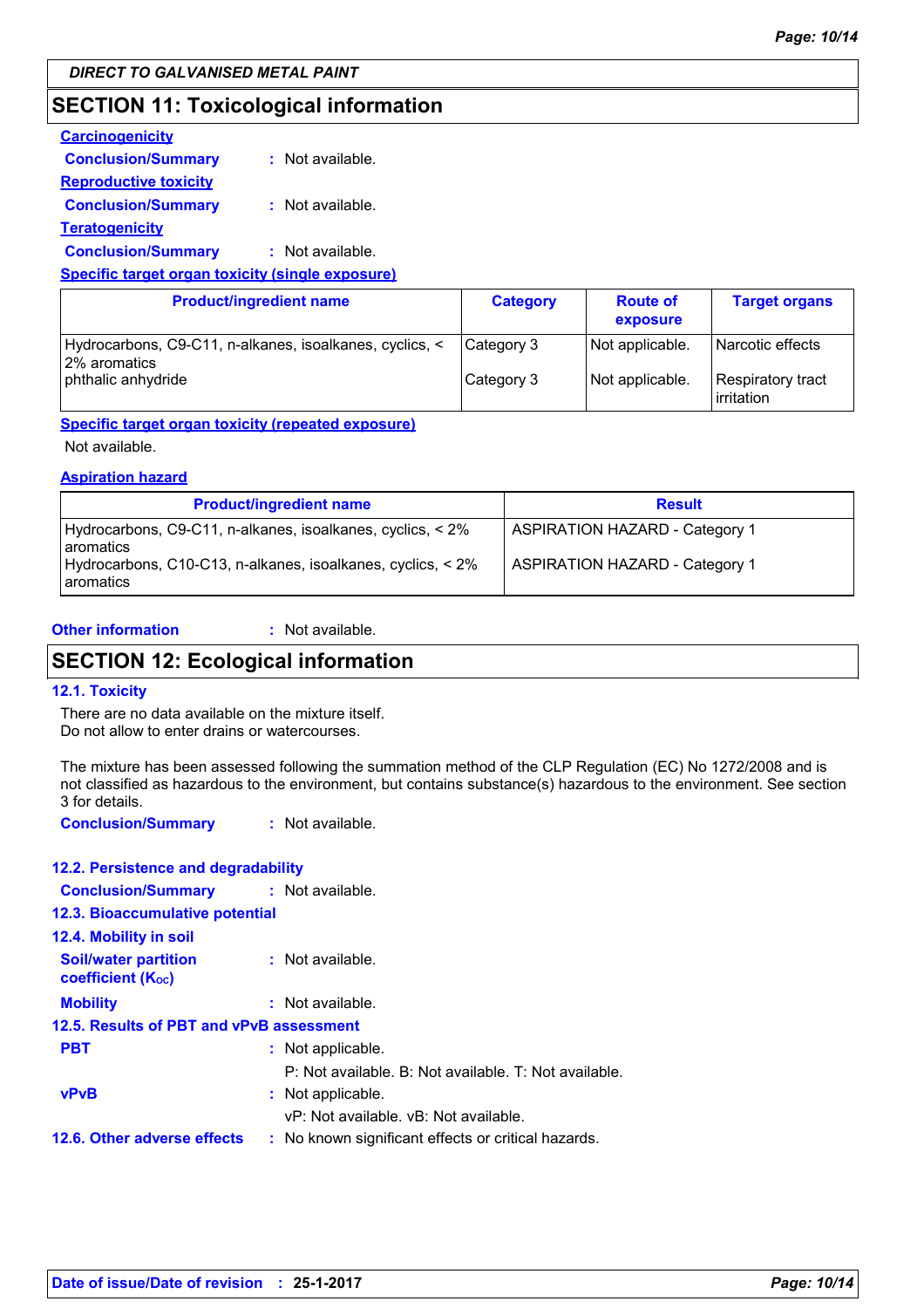### **SECTION 13: Disposal considerations**

The information in this section contains generic advice and guidance. The list of Identified Uses in Section 1 should be consulted for any available use-specific information provided in the Exposure Scenario(s).

#### **13.1 Waste treatment methods**

| <b>Product</b>                 |                                                                                                                                                                                                                                                                                                                                                                                                                                                                                                                                                             |
|--------------------------------|-------------------------------------------------------------------------------------------------------------------------------------------------------------------------------------------------------------------------------------------------------------------------------------------------------------------------------------------------------------------------------------------------------------------------------------------------------------------------------------------------------------------------------------------------------------|
| <b>Methods of disposal</b>     | The generation of waste should be avoided or minimised wherever possible.<br>Disposal of this product, solutions and any by-products should at all times comply<br>with the requirements of environmental protection and waste disposal legislation<br>and any regional local authority requirements. Dispose of surplus and non-<br>recyclable products via a licensed waste disposal contractor. Waste should not be<br>disposed of untreated to the sewer unless fully compliant with the requirements of<br>all authorities with jurisdiction.          |
| <b>Hazardous waste</b>         | : The classification of the product may meet the criteria for a hazardous waste.                                                                                                                                                                                                                                                                                                                                                                                                                                                                            |
| <b>Disposal considerations</b> | Do not allow to enter drains or watercourses.<br>Dispose of according to all federal, state and local applicable regulations.<br>If this product is mixed with other wastes, the original waste product code may no<br>longer apply and the appropriate code should be assigned.<br>For further information, contact your local waste authority.                                                                                                                                                                                                            |
| <b>Packaging</b>               |                                                                                                                                                                                                                                                                                                                                                                                                                                                                                                                                                             |
| <b>Methods of disposal</b>     | : The generation of waste should be avoided or minimised wherever possible. Waste<br>packaging should be recycled. Incineration or landfill should only be considered<br>when recycling is not feasible.                                                                                                                                                                                                                                                                                                                                                    |
| <b>Disposal considerations</b> | Using information provided in this safety data sheet, advice should be obtained from<br>÷.<br>the relevant waste authority on the classification of empty containers.<br>Empty containers must be scrapped or reconditioned.<br>Dispose of containers contaminated by the product in accordance with local or<br>national legal provisions.                                                                                                                                                                                                                 |
| <b>Special precautions</b>     | This material and its container must be disposed of in a safe way. Care should be<br>taken when handling emptied containers that have not been cleaned or rinsed out.<br>Empty containers or liners may retain some product residues. Vapour from product<br>residues may create a highly flammable or explosive atmosphere inside the<br>container. Do not cut, weld or grind used containers unless they have been cleaned<br>thoroughly internally. Avoid dispersal of spilt material and runoff and contact with<br>soil, waterways, drains and sewers. |

### **SECTION 14: Transport information**

**Information pertaining to IATA and ADN is considered not relevant since the material is not packaged in the correct approved packaging required of these methods of transport.**

|                                                           | <b>ADR</b>    | <b>IMDG</b>    |
|-----------------------------------------------------------|---------------|----------------|
| 14.1 UN number                                            | <b>UN1263</b> | <b>UN1263</b>  |
| 14.2 UN proper<br>shipping name                           | <b>PAINT</b>  | <b>PAINT</b>   |
| <b>14.3 Transport</b><br>hazard class(es)<br><b>Class</b> | $\mathbf{3}$  | $\mathbf{3}$   |
| <b>Subsidiary class</b>                                   |               |                |
| <b>14.4 Packing group</b>                                 | Ш             | $\mathbf{III}$ |
| 14.5<br><b>Environmental</b><br>hazards                   |               |                |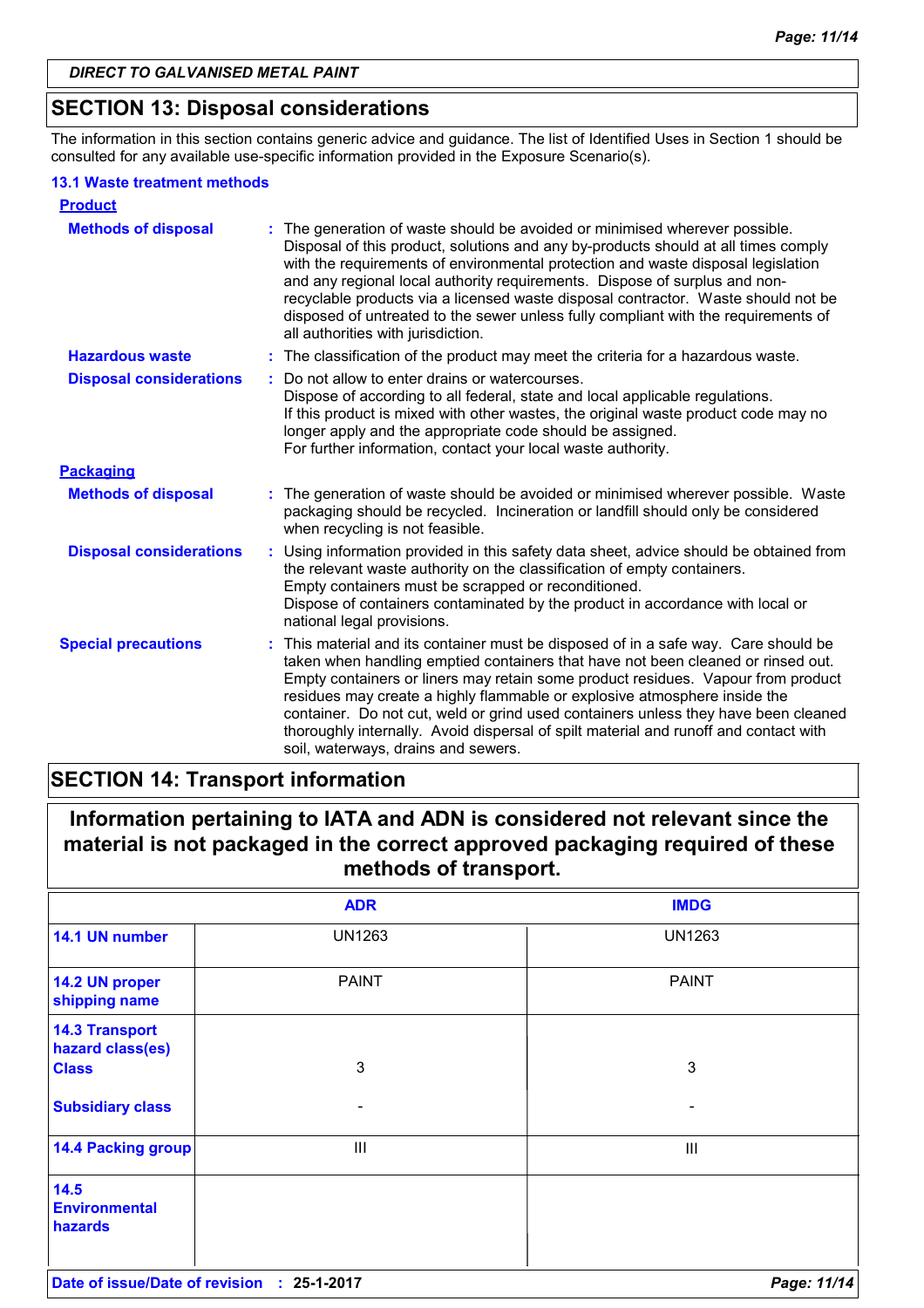|                                                                                             | <b>DIRECT TO GALVANISED METAL PAINT</b>                                                                                                                                                                                                       |                                                                                                                                                                                                                                                                                                                            |  |
|---------------------------------------------------------------------------------------------|-----------------------------------------------------------------------------------------------------------------------------------------------------------------------------------------------------------------------------------------------|----------------------------------------------------------------------------------------------------------------------------------------------------------------------------------------------------------------------------------------------------------------------------------------------------------------------------|--|
|                                                                                             | Information pertaining to IATA and ADN is considered not relevant since the<br>material is not packaged in the correct approved packaging required of these<br>methods of transport.                                                          |                                                                                                                                                                                                                                                                                                                            |  |
| <b>Marine pollutant</b>                                                                     | No.                                                                                                                                                                                                                                           | No.                                                                                                                                                                                                                                                                                                                        |  |
| <b>Marine pollutant</b><br><b>substances</b>                                                |                                                                                                                                                                                                                                               | Not available.                                                                                                                                                                                                                                                                                                             |  |
| <b>14.6 Special</b><br>precautions for<br>user                                              | Transport within user's premises: always<br>transport in closed containers that are upright<br>and secure. Ensure that persons transporting<br>the product know what to do in the event of an<br>accident or spillage.                        |                                                                                                                                                                                                                                                                                                                            |  |
| <b>HI/Kemler number</b>                                                                     | 30                                                                                                                                                                                                                                            |                                                                                                                                                                                                                                                                                                                            |  |
| <b>Emergency</b><br>schedules (EmS)                                                         |                                                                                                                                                                                                                                               | $F-E$ , S-E                                                                                                                                                                                                                                                                                                                |  |
| <b>14.7 Transport in bulk</b><br>according to Annex II of<br><b>MARPOL and the IBC Code</b> | : Not applicable.                                                                                                                                                                                                                             |                                                                                                                                                                                                                                                                                                                            |  |
| <b>Additional</b><br><b>information</b>                                                     | <b>Special provisions</b><br>640 (E)<br><b>Viscous substance exemption</b><br>In pack sizes less than 450 litres, under the<br>terms of 2.2.3.1.5,<br>this product is not subject to the provisions of<br>ADR.<br><b>Tunnel code</b><br>(D/E) | <b>Viscous substance exemption</b><br>In pack sizes up to and including 30 litres,<br>under the terms of 2.3.2.5, this product is not<br>subject to the packaging,<br>labelling and marking requirements of the<br>IMDG Code, but both full documentation and<br>placarding of cargo transport units is still<br>required. |  |
|                                                                                             | <b>SECTION 15: Regulatory information</b>                                                                                                                                                                                                     |                                                                                                                                                                                                                                                                                                                            |  |
|                                                                                             | 15.1 Safety, health and environmental regulations/legislation specific for the substance or mixture                                                                                                                                           |                                                                                                                                                                                                                                                                                                                            |  |
|                                                                                             | EU Regulation (EC) No. 1907/2006 (REACH)                                                                                                                                                                                                      |                                                                                                                                                                                                                                                                                                                            |  |
|                                                                                             | <b>Annex XIV - List of substances subject to authorisation</b>                                                                                                                                                                                |                                                                                                                                                                                                                                                                                                                            |  |
| <b>Annex XIV</b>                                                                            |                                                                                                                                                                                                                                               |                                                                                                                                                                                                                                                                                                                            |  |

None of the components are listed.

**Substances of very high concern**

None of the components are listed, or the component present is below its threshold.

**Annex XVII - Restrictions : Not applicable. on the manufacture, placing on the market and use of certain dangerous substances, mixtures and articles**

### **Other EU regulations**

Π

**VOC :** Not available.

| <b>Europe inventory</b> | : At least one component is not listed. |
|-------------------------|-----------------------------------------|
|                         |                                         |

| <b>Product/ingredient name Carcinogenic</b> | <b>effects</b> | Mutagenic effects Developmental | <b>effects</b> | <b>Fertility effects</b> |
|---------------------------------------------|----------------|---------------------------------|----------------|--------------------------|
| 12-butanone oxime                           | Carc. 2. H351  |                                 |                |                          |

#### **Seveso Directive**

This product is controlled under the Seveso Directive.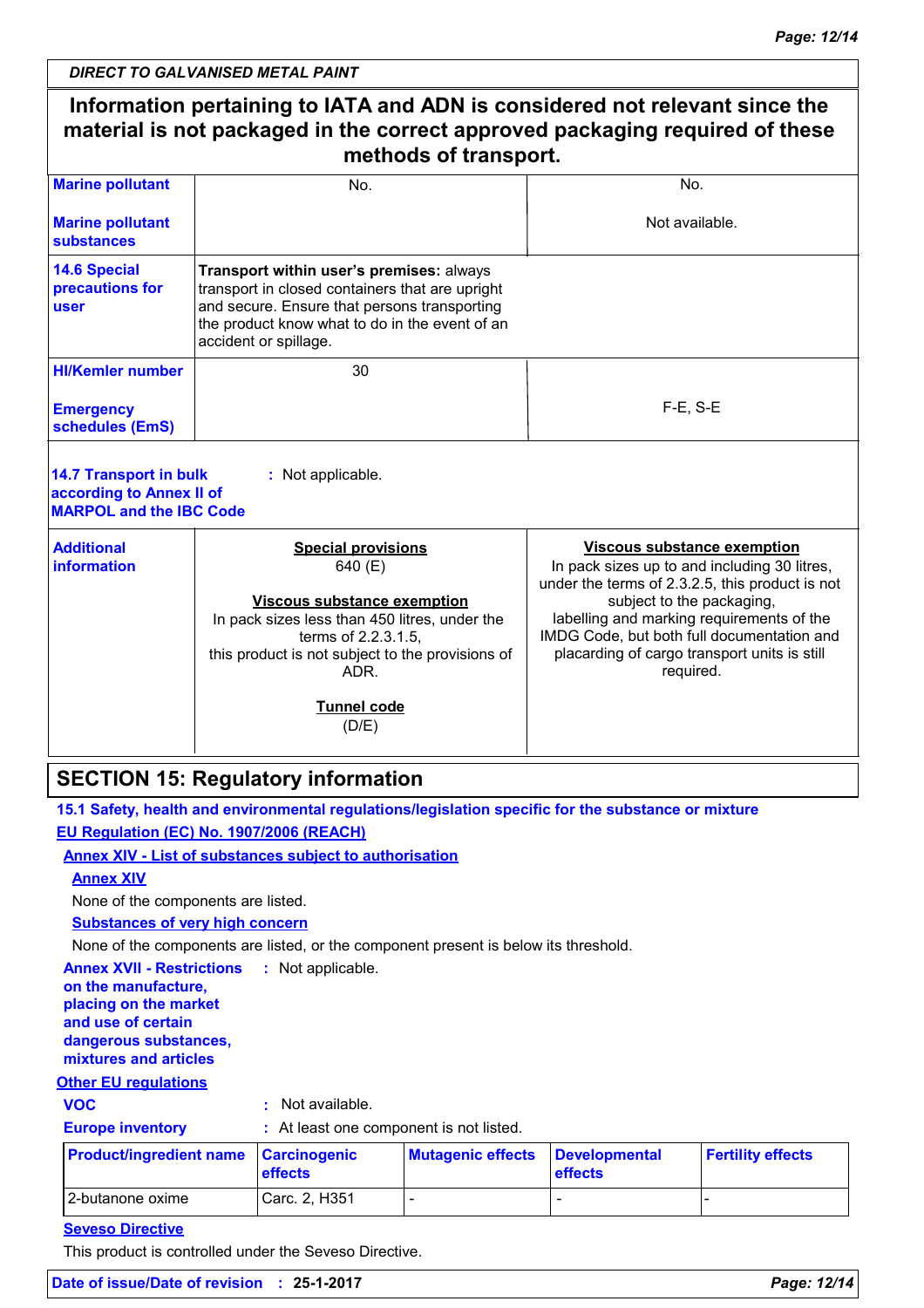### **SECTION 15: Regulatory information**

#### **Danger criteria**

#### **Category**

P5c: Flammable liquids 2 and 3 not falling under P5a or P5b C6: Flammable (R10)

#### **International regulations**

**Chemical Weapon Convention List Schedules I, II & III Chemicals**

#### Not listed.

**Montreal Protocol (Annexes A, B, C, E)**

Not listed.

**Stockholm Convention on Persistent Organic Pollutants** Not listed.

**Rotterdam Convention on Prior Inform Consent (PIC)**

Not listed.

#### **UNECE Aarhus Protocol on POPs and Heavy Metals**

Not listed.

**15.2 Chemical Safety Assessment :** Not applicable.

### **SECTION 16: Other information**

#### **CEPE code :** 1

 $\nabla$  Indicates information that has changed from previously issued version.

| <b>Abbreviations and acronyms : ATE = Acute Toxicity Estimate</b>             |
|-------------------------------------------------------------------------------|
| CLP = Classification, Labelling and Packaging Regulation [Regulation (EC) No. |
| 1272/2008]                                                                    |
| DMEL = Derived Minimal Effect Level                                           |
| DNEL = Derived No Effect Level                                                |
| EUH statement = CLP-specific Hazard statement                                 |
| PBT = Persistent, Bioaccumulative and Toxic                                   |
| <b>PNEC</b> = Predicted No Effect Concentration                               |
| <b>RRN = REACH Registration Number</b>                                        |
| vPvB = Very Persistent and Very Bioaccumulative                               |

#### **Procedure used to derive the classification according to Regulation (EC) No. 1272/2008 [CLP/GHS]**

| <b>Classification</b>                                  |                                                                                                                                           | <b>Justification</b>                                                                                                                                                                                                                                                                                                                                                                                                                                                                                                        |
|--------------------------------------------------------|-------------------------------------------------------------------------------------------------------------------------------------------|-----------------------------------------------------------------------------------------------------------------------------------------------------------------------------------------------------------------------------------------------------------------------------------------------------------------------------------------------------------------------------------------------------------------------------------------------------------------------------------------------------------------------------|
| Flam. Liq. 3, H226<br>STOT SE 3, H336                  |                                                                                                                                           | On basis of test data<br>Calculation method                                                                                                                                                                                                                                                                                                                                                                                                                                                                                 |
| <b>Full text of abbreviated H</b><br><b>statements</b> | H <sub>226</sub><br>H302<br>H304<br>H312<br>H <sub>315</sub><br>H317<br>H318<br>H <sub>3</sub> 19<br>H334<br>H335<br>H336<br>H351<br>H411 | Flammable liquid and vapour.<br>Harmful if swallowed.<br>May be fatal if swallowed and enters airways.<br>Harmful in contact with skin.<br>lCauses skin irritation.<br>May cause an allergic skin reaction.<br>Causes serious eye damage.<br>Causes serious eye irritation.<br>May cause allergy or asthma symptoms or breathing<br>difficulties if inhaled.<br>May cause respiratory irritation.<br>May cause drowsiness or dizziness.<br>Suspected of causing cancer.<br>Toxic to aquatic life with long lasting effects. |